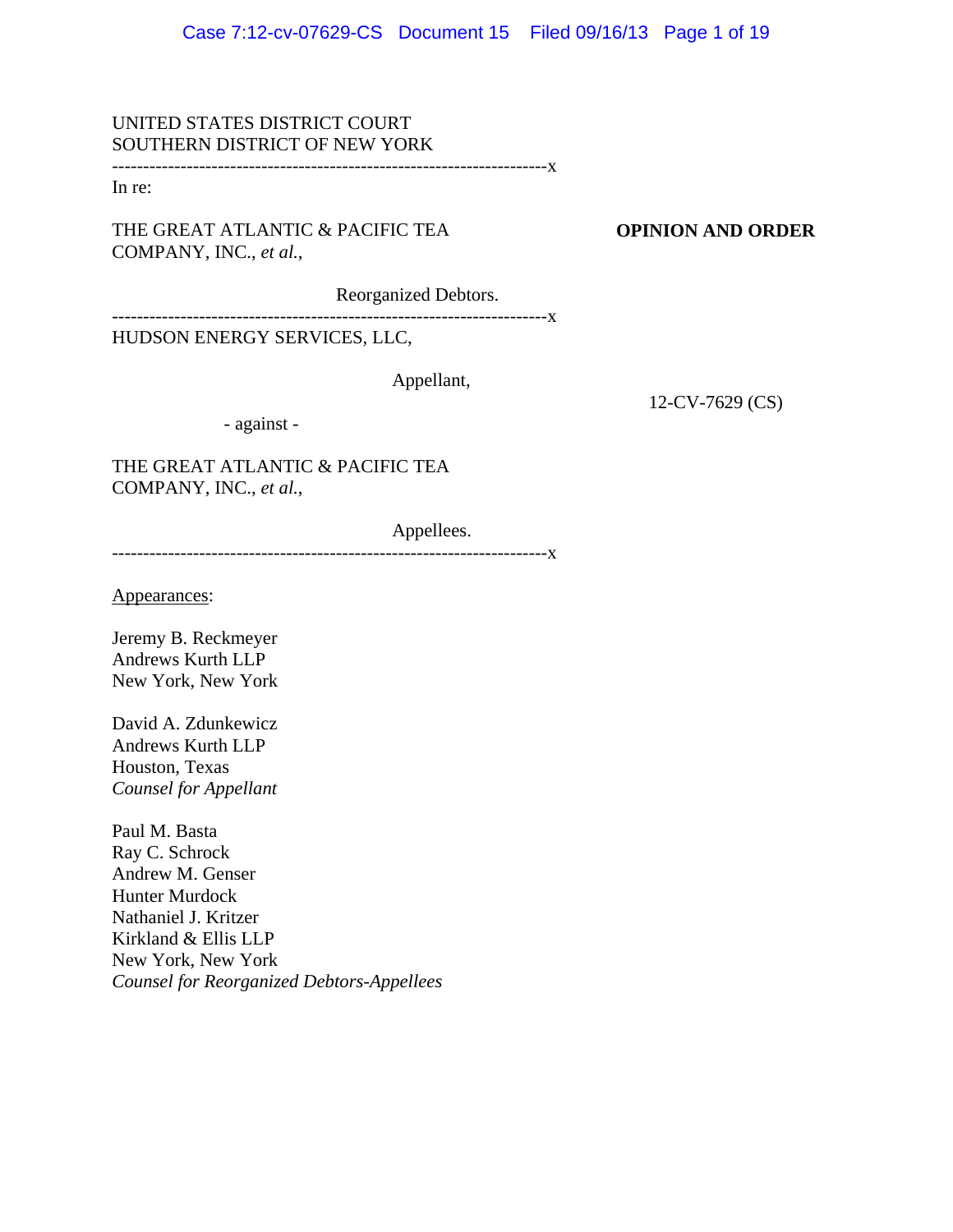Seibel, J.

Before the Court is the appeal of Hudson Energy Services, LLC ("Hudson") from the Bankruptcy Court's August 24, 2012 bench ruling and August 30, 2012 Order denying its request for administrative priority pursuant to 11 U.S.C. § 503(b)(9). (Bankr. Docs. 3952, 3953).<sup>1</sup>

For the reasons that follow, the Bankruptcy Court's Order is VACATED, and the case is REMANDED to the Bankruptcy Court for further proceedings.

# **I. BACKGROUND**

# *A. Proceedings Below*

On April 27, 2012, Hudson filed a Motion for Allowance of Administrative Claim

Pursuant to 11 U.S.C. § 503(b)(9),<sup>2</sup> seeking administrative priority for \$875,943.90 in electricity

sold to the Great Atlantic & Pacific Tea Company, Inc. and its affiliates, (collectively, the

"Reorganized Debtors"), in the twenty days before the petition date. (Bankr. Doc. 3728; *id.* Ex.

A.) On August 17, 2012, the Reorganized Debtors objected to Hudson's Motion on the basis

that electricity did not qualify as "goods" under Section 503(b)(9), (*see RD Bankr. Obj.*),<sup>3</sup> and

Hudson replied to the objection on August 22, 2012, (*see* Hudson Bankr. Reply Mem.).<sup>4</sup> On

<sup>&</sup>lt;sup>1</sup> "Bankr. Doc." refers to documents filed in the U.S. Bankruptcy Court for the Southern District of New York under docket number 12-BK-24549.

The transcript of the Bankruptcy Court's August 24, 2012 bench ruling, (Bankr. Doc. 3953), was amended on October 8, 2012, (Bankr. Doc. 3999), and on October 25, 2012, Judge Drain entered a Modified Bench Ruling that corrected typographical errors in the earlier transcripts, (Bankr. Doc. 4017). Accordingly, when referencing the decision of the Bankruptcy Court in this Opinion, I will refer to the Modified Bench Ruling ("MBR"). (Bankr. Doc. 4017.)

<sup>&</sup>lt;sup>2</sup> 11 U.S.C. § 503(b)(9) provides that "[a]fter notice and a hearing, there shall be allowed administrative expenses . . . [for] the value of any goods received by the debtor within 20 days before the date of commencement of a case under this title in which the goods have been sold to the debtor in the ordinary course of such debtor's business."

<sup>&</sup>lt;sup>3</sup> "RD Bankr. Obj." refers to the Reorganized Debtors' Objection to Administrative Claim of Hudson Energy Services, LLC. (Bankr. Doc. 3932).

<sup>&</sup>lt;sup>4</sup> "Hudson Bankr. Reply Mem." refers to the Reply to Reorganized Debtors' Objection to Administrative Claim of Hudson Energy Services, LLC. (Bankr. Doc. 3942.)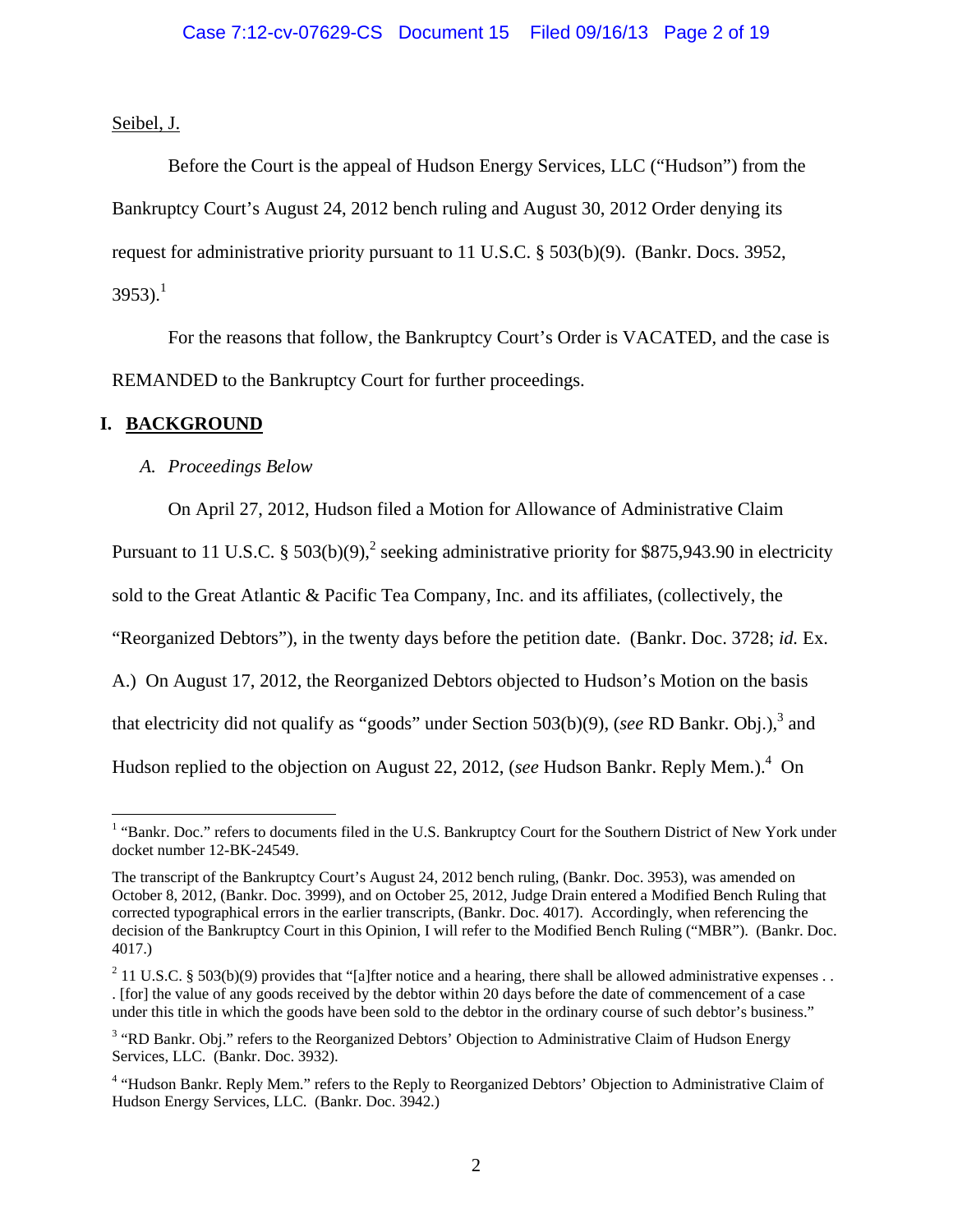August 24, 2012, the Bankruptcy Court heard oral arguments on Hudson's Motion, (Bankr. Docs. 3953, 3999), and denied the claim from the bench following the argument, (*see* Bankr. Docs. 3952, 4017).

## *B. The Bankruptcy Court's Decision*

For the purposes of Hudson's Section 503(b)(9) claim, the Reorganized Debtors do not dispute that Hudson sold electricity to them in the ordinary course of business within twenty days before the bankruptcy or the amount of Hudson's claim, but rather only whether the electricity provided by Hudson constitutes "goods" within the meaning of the statute. (*See* MBR 3.) In denying Hudson's Motion, the Bankruptcy Court concluded that electricity did not "clearly fall" within the definition of "goods" in Section 503(b)(9), (*see id.* at 10), relying in part on the principle that administrative expense claims "must be tightly construed," (*id.* at 4 (quoting *Howard Delivery Serv., Inc. v. Zurich Am. Ins. Co.*, 547 U.S. 651, 667 (2006)), and "clearly fit within the statute's provisions" before being accorded priority treatment, (*id.* at 10). The applicable definition of "goods," cases interpreting Section 503(b)(9) and Uniform Commercial Code ("UCC") Article 2 as applied to electricity, and the legislative history of the Bankruptcy Abuse Prevention and Consumer Protection Act ("BAPCPA") also informed the Bankruptcy Court's denial of Hudson's Motion. (*See id.* at 4-18.)

## 1. Definition of "Goods"

1

As the term "goods" is not defined in the Bankruptcy Code, the Bankruptcy Court first held that the UCC definition of goods<sup>5</sup> should apply to interpret the scope of the term in Section

<sup>&</sup>lt;sup>5</sup> UCC Section 2-105(1) defines "goods" as "all things  $\dots$  which are movable at the time of identification to the contract for sale" except "money in which the price is to be paid, investment securities (Article 8) and things in action." UCC § 2-105(1). The first Official Uniform Comment, which appears in the uniform statute as well as the New York UCC, states, among other things: "The definition of goods is based on the concept of movability and the term 'chattels personal' is not used. It is not intended to deal with things which are not fairly identifiable as movables before the contract is performed." *Id.* § 2-105 cmt. 1.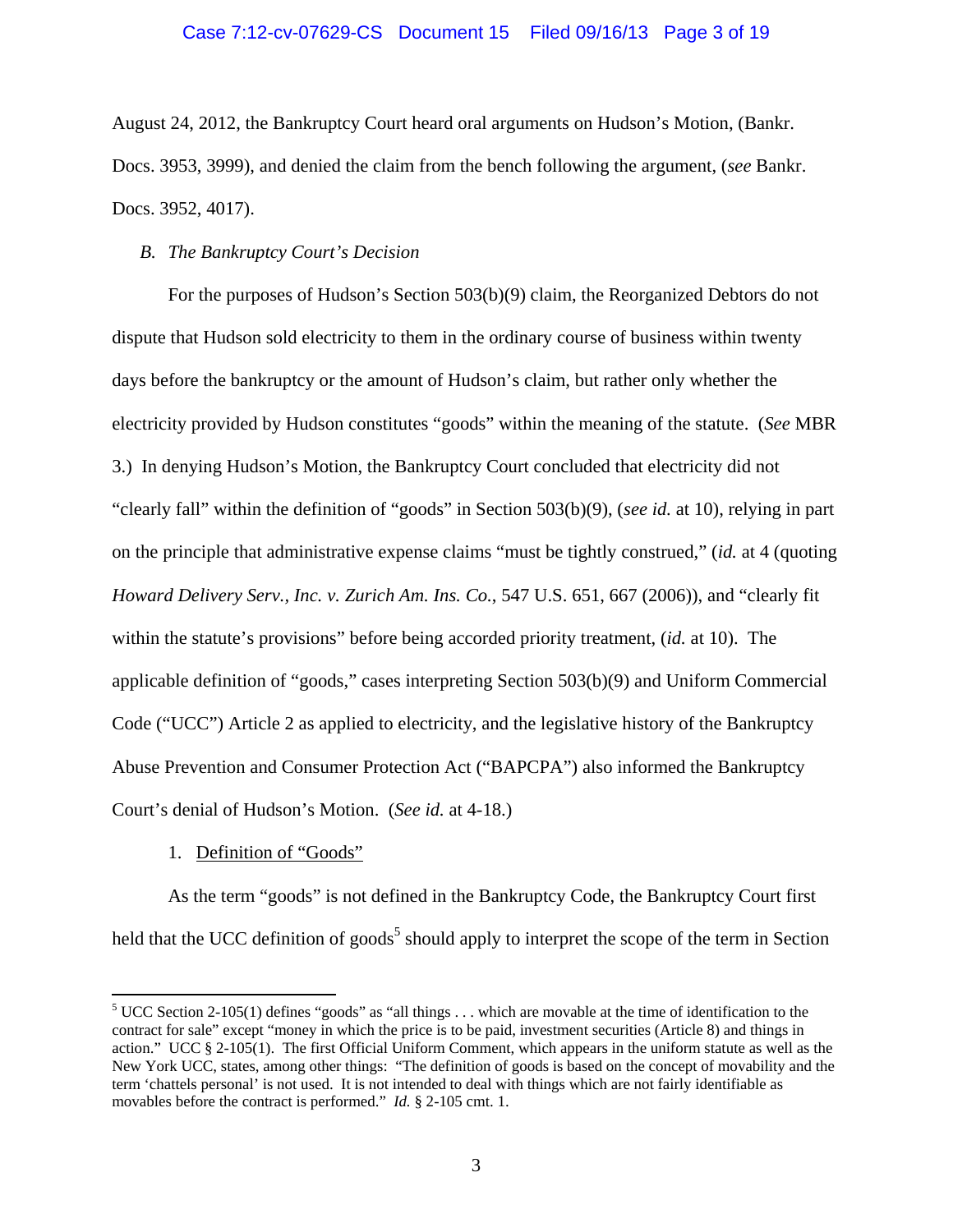### Case 7:12-cv-07629-CS Document 15 Filed 09/16/13 Page 4 of 19

503(b)(9), citing the UCC's nearly nationwide adoption, the similarity of its definition to the non-legal meaning of the word, and other courts' "uniform[] agree[ment]" that the UCC provides the operative definition. (*See id.* at 4-5 (citing *GFI Wis., Inc. v. Reedsburg Util. Comm'n* (*In re Grede Foundries, Inc.*), 440 B.R. 791, 797 (W.D. Wis. 2010); *In re Circuit City Stores, Inc.*, 416 B.R. 531, 537 (Bankr. E.D. Va. 2009); *In re Goody's Family Clothing, Inc.*, 401 B.R. 131, 134 (Bankr. D. Del. 2009).)

Despite consensus on using the UCC definition, however, the applicability of Section 503(b)(9) to the sale of electricity is an open question. Although the majority of cases hold that electricity is a good under UCC Section 2-105(1), a strong minority – led by decisions of the New York Court of Appeals, the Second Circuit, and this Court – disagrees. (*See id.* at 6-7.) In the Section  $503(b)(9)$  context, courts are in essence evenly split on whether electricity is a good – a conflict driven in part by the divergent underlying UCC case law. *Compare In re Pilgrim's Pride Corp.*, 421 B.R. 231, 240 (Bankr. N.D. Tex. 2009) ("The Electricity Provider does not clearly fit within the requirements of  $[S]$ ection 503(b)(9)... The Electricity Provider's  $[S]$ ection 503(b)(9) claim must therefore be denied administrative priority under [S]ection 503(b)(9)."); *In re Samaritan Alliance, LLC*, No. 07-BK-50735, 2008 WL 2520107, at \*4 (Bankr. E.D. Ky. June 20, 2008) ("[T]he court concludes that while courts are divided on the general question of whether or not electricity is 'goods,' the court agrees with the Debtor that [S]ection 503(b)(9) is not applicable here and that the electricity provided is more properly characterized as a 'service.'"), *with In re Grede Foundries*, 440 B.R. at 799 ("[T]he bankruptcy court ruled correctly that electricity is a 'good' within the meaning of [Section] 503(b)(9) of the Code."); *In* 

The Bankruptcy Court also relied on UCC Section 2-105(4), which states that "[a]n undivided share in an identified bulk of fungible goods is sufficiently identified to be sold although the quantity of the bulk is not determined. Any agreed proportion of such a bulk or any quantity thereof agreed upon by number, weight or other measure may to the extent of the seller's interest in the bulk be sold to the buyer who then becomes an owner in common." *Id.* § 2- 105(4).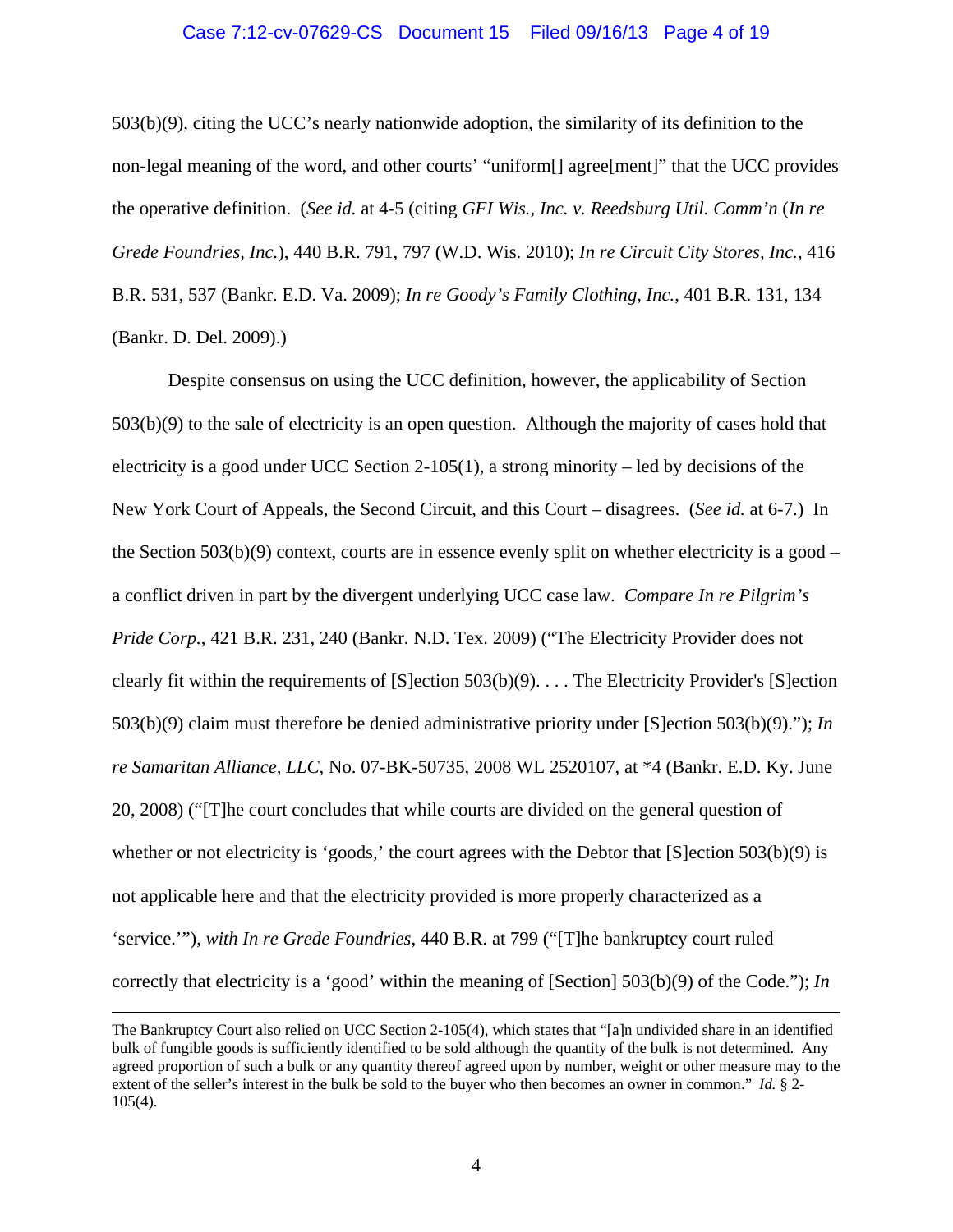#### Case 7:12-cv-07629-CS Document 15 Filed 09/16/13 Page 5 of 19

*re Erving Indus., Inc.*, 432 B.R. 354, 374 (Bankr. D. Mass. 2010) ("Having determined that the only question is whether electricity, as supplied by [claimant], is a good under [Section] 503(b)(9), this Court concludes that, using either the UCC definition or the definition urged by the Debtor, electricity easily falls within the definition.").

Relying on New York's interpretation of "goods," *see Norcon Power Partners, L.P. v. Niagara Mohawk Power Corp.*, 163 F.3d 153, 155 (2d Cir. 1998) ("[T]he UCC does not apply to [the] sale of electricity which is a service under New York law."), the Reorganized Debtors argued below that New York's interpretation of the UCC should govern when assessing the applicability of Section 503(b)(9) to electricity – an assertion rejected by the Bankruptcy Court in favor of a uniform federal definition. (*See* MBR 6-9.) Although courts have looked to state law on occasion to determine a bankruptcy law right, the Bankruptcy Court ultimately determined that Section 503(b)(9) requires a "uniform-throughout-the-country analysis." (*Id.* at 9 (citing *In re Erving Indus.*, 432 B.R. at 366 n.23 ("The Court remains mindful, however, that [Section]  $503(b)(9)$  is federal law. . . . [T]o the extent that differences arise from local enactments of the UCC or the variances in its interpretation by the courts of the states, ... federal bankruptcy courts should be reluctant to give those variances effect under federal law.") (internal quotation marks omitted)).) It further held that the principles that "administrative expense claims need to be construed narrowly rather than broadly" and that a claim "should clearly fit within the statute's provisions or definition before it is accorded administrative expense treatment" are necessarily included in this federal interpretation of Section 503(b)(9). (*Id.* at 9-10.)

In applying the UCC definition of goods to electricity, the Bankruptcy Court ultimately concluded that the term is "ambiguous when applied to electricity," (*id.* at 15), acknowledging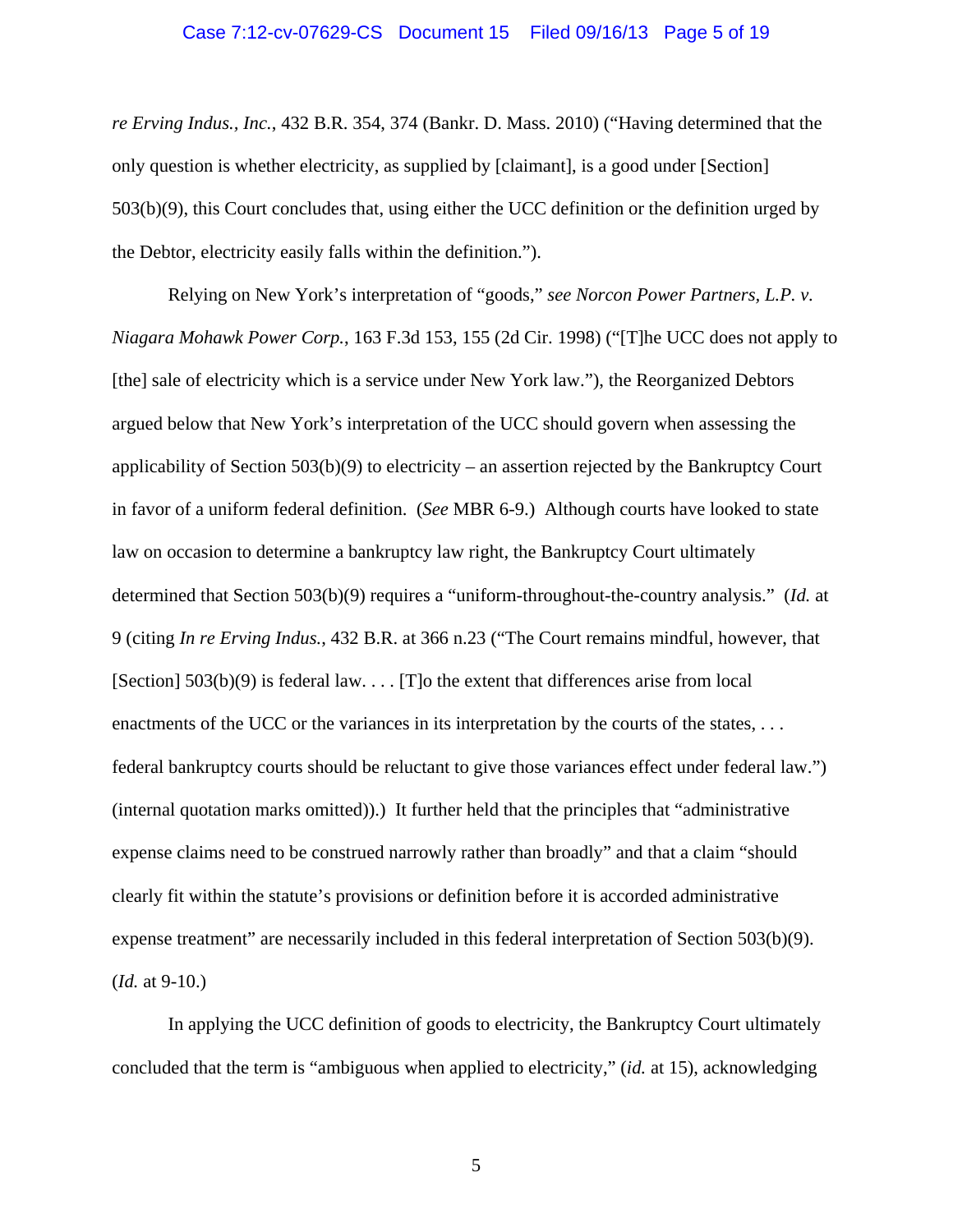## Case 7:12-cv-07629-CS Document 15 Filed 09/16/13 Page 6 of 19

that other courts have reached the opposite conclusion based on similar analyses, (*see id.* at 10- 15). That electricity is movable and measurable, can be felt, and is commonly recognized as a commodity underscore the conclusions of the courts that find that electricity is a good for purposes of Section 503(b)(9), (*see id.* at 12-13) – all propositions with which the Bankruptcy Court agreed. In particular, the Bankruptcy Court praised *Erving* as "the best analysis of th[e] view" that electricity qualified as a good under Section 503(b)(9).<sup>6</sup> (*Id.* at 13.) Still, the Bankruptcy Court found that "one can make a very good case, as have the New York courts relied upon by the debtor as well as the two bankruptcy court cases that I've cited, that electricity does not fall within the UCC definition."<sup>7</sup> (*Id.* at 14.) In particular, the Bankruptcy Court found that electricity is not an item that is "movable at the time of identification to the contract," UCC § 2-105(1), because "[electricity] is not identifiable until the moment it reaches the meter, and at that point it is used. So it is hard to see that it is actually movable at the time of identification. It, in essence, disappears into use at that moment," (MBR 14). Nor, in the Bankruptcy Court's view, does electricity satisfy the UCC's definition of an "identified bulk of fungible goods," UCC § 2-105(4), because "[i]t is simply a stream of electrical energy . . . identified, again, at the point of delivery" – at the moment the contract is performed, (MBR 14). In response to the electricity's status as a commodity – an argument other courts have found persuasive – that fact did not unambiguously make electricity a good in the view of the Bankruptcy Court because

<sup>&</sup>lt;sup>6</sup> Hudson is a "non-utility supplier of electricity" that "does not perform delivery service." (Brief of Appellant Hudson Energy Services, L.L.C. ("Hudson Mem."), (Doc. 4), 3.) It "contracts with an electricity generator to buy specific quantities of electricity on the wholesale market, and sells that electricity to customers." (*Id.*) The Bankruptcy Court acknowledged that the *Erving* Court's holding that electricity qualified as a good for Section 503(b)(9) was informed by the claimant's role there as merely a seller that bought electricity from the generating utility and delivered it to the debtor – as Hudson does here. (*See* MBR 14.) Unlike the *Erving* Court, however, the Bankruptcy Court viewed Hudson's business model as reflective of general electric industry deregulation and not dispositive of whether the UCC definition of "goods" includes electricity. (*See id.*)

<sup>7</sup> *In re Pilgrim's Pride Corp.*, 421 B.R. 231, and *In re Samaritan Alliance, LLC*, 2008 WL 2520107, are the two bankruptcy cases to which the Bankruptcy Court was referring.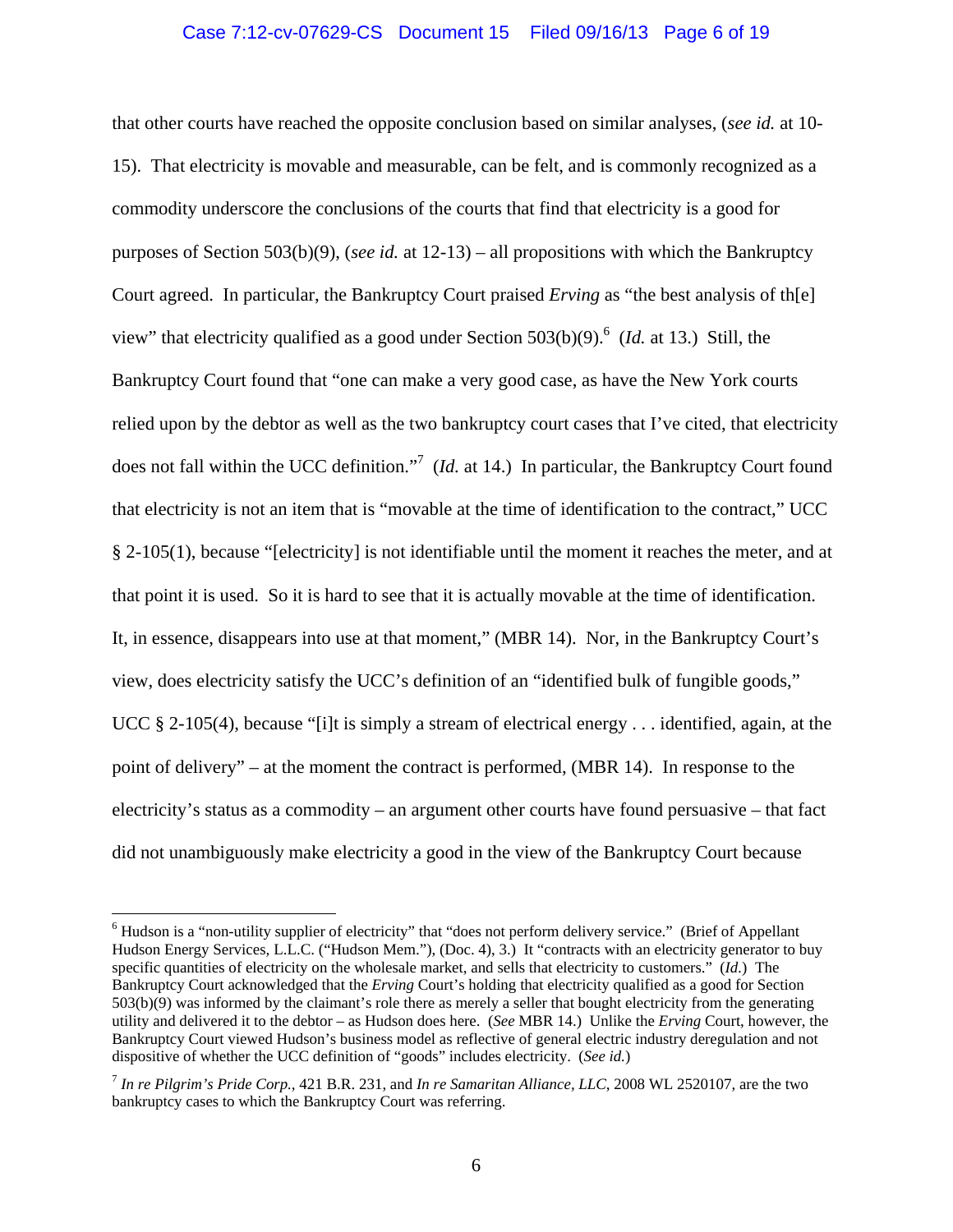### Case 7:12-cv-07629-CS Document 15 Filed 09/16/13 Page 7 of 19

"that something can be bought and sold does not necessarily mean that it fits the definitions" in the UCC. (*Id.* at 15.)

2. Legislative History

1

Because the term "goods" in Section 503(b)(9) was ambiguous when applied to electricity, the Bankruptcy Court turned to the statute's legislative history for guidance. In 2005, Congress enacted Section 503(b)(9) as part of the BAPCPA along with modifications to the Bankruptcy Code's reclamation provisions.<sup>8</sup> (*See id.* at 2, 16.) The Bankruptcy Court characterized the BAPCPA as "unprecedented in preferring vend[o]rs of goods over other prepetition creditors," noting that "[t]he rationale behind granting this form of preference has also been recognized . . . to discourage stockpiling by a debtor or an entity in financial trouble prepetition, which would further skew its supply relationships and its management of its cash." (*Id.* at 15-16 (citing *In re Samaritan Alliance*, 2008 WL 2520107, at \*3-4).) Because a debtor cannot stockpile electricity, the Bankruptcy Court found that this notion highlighted that electricity did not fit cleanly within the UCC's definition of goods because electricity is "only identified at the very moment of delivery because it is then used." (*Id.* at 16.)

Considering this legislative history, the Bankruptcy Court found that it was "more likely than not," or at a minimum at least as likely, that Congress intended Section 503(b)(9) not to apply to something "evanescent" like electricity but instead to "tangible thing[s]" that can be identified before the contract is performed in a moveable and measurable quantity. (*Id.* at 16- 17.) Considered alongside the principle that administrative priorities should be construed

<sup>&</sup>lt;sup>8</sup> Specifically, 11 U.S.C. § 546(c)(1) provides that "the rights and powers of the trustee . . . are subject to the right of a seller of goods that has sold goods to the debtor, in the ordinary course of such seller's business, to reclaim such goods if the debtor has received such goods while insolvent, within 45 days before the date of the commencement of a case under this title." The Bankruptcy Court clarified that Section 503(b)(9) and Section 546(c) "do not crossreference each other" and "provide[] a separate and independent right," although they were considered together in the 2005 amendments. (MBR 16.)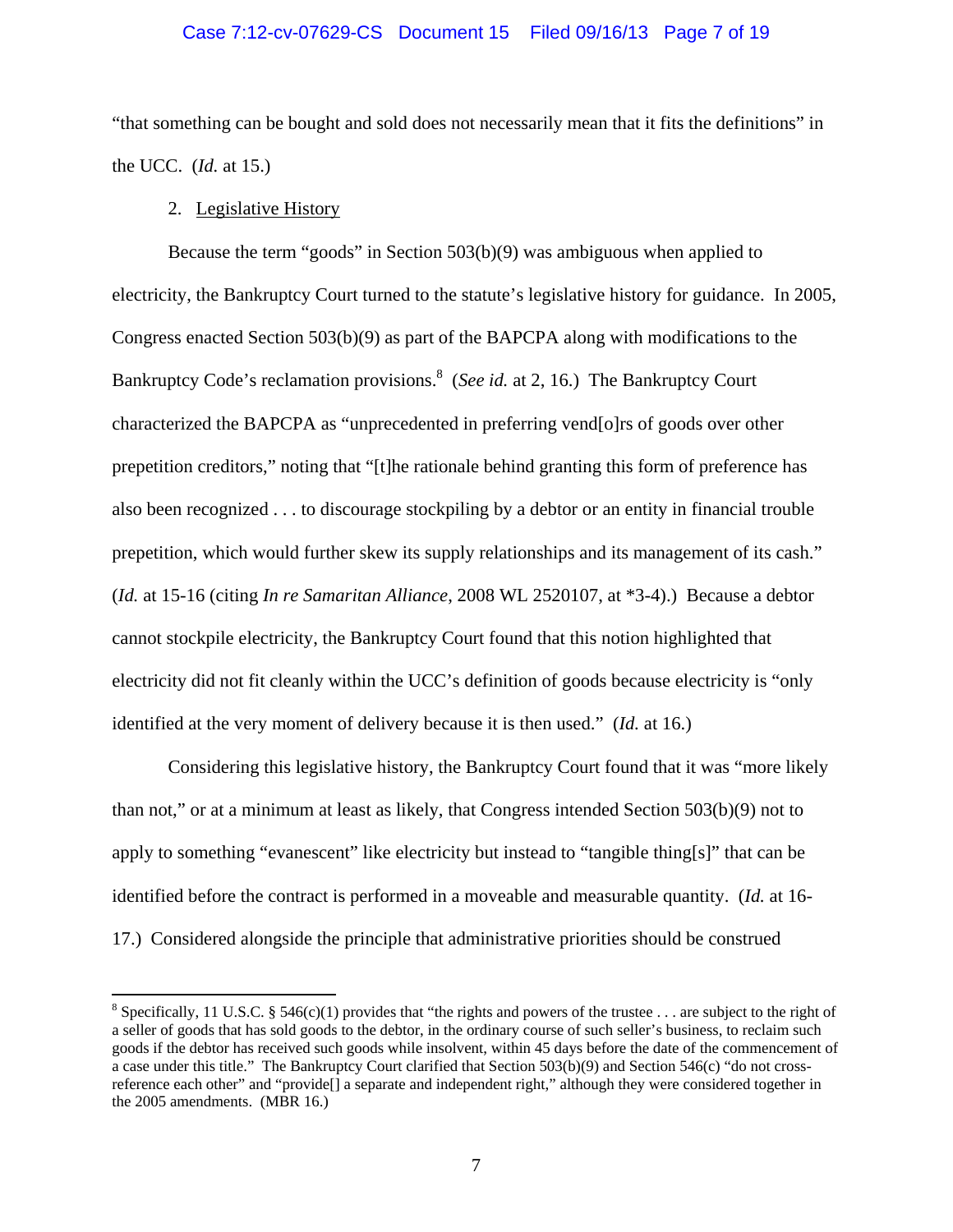### Case 7:12-cv-07629-CS Document 15 Filed 09/16/13 Page 8 of 19

narrowly, the Bankruptcy Court held that it should "err on not granting the administrative expense," concluding that Section  $503(b)(9)$  "should not be construed . . . broadly to equate a sale of electricity with a 'good.'" (*Id.* at 17.)

3. Appeal

On September 10, 2012, Hudson filed a timely Notice of Appeal. (Doc. 1.) On appeal, Hudson argues that the Bankruptcy Court erred in finding that electricity is not a good within the meaning of Section 503(b)(9). (*See* Hudson Mem. 1.) Specifically, Hudson asserts that the Bankruptcy Court erred in strictly construing Section 509(b)(3) so that electricity must "clearly fall" within the definition of "goods" to allow an administrative expense; relying on Article 2 of the UCC as the definition of "goods" for Section 509(b)(3); interpreting the first comment to the UCC Section 2-105 to require that electricity must be fairly identifiable as movable before the contract is performed to qualify as a "good" for Section  $509(b)(3)$ ; finding that the electricity Hudson sold to the Reorganized Debtors was not fairly identifiable as movable before the contract was performed; and failing to hear evidence on whether the electricity Hudson provided could be fairly identified as moveable before the contract was performed. (*See id.* at 1-2.)

The Reorganized Debtors respond that the Bankruptcy Court did not err in holding that electricity is not unambiguously a "good" within the meaning of Section 503(b)(9) because the meaning of the term is not defined in the Bankruptcy Code or settled in the common law, and the Supreme Court has held that administrative priorities must be tightly construed. (*See* RD Mem. 1.)<sup>9</sup> Moreover, the Reorganized Debtors contend that this Court should not remand this case for an evidentiary hearing because Hudson neither proffered evidence nor requested an evidentiary hearing below. (*See id.*)

<u>.</u>

<sup>&</sup>lt;sup>9</sup> "RD Mem." refers to Brief of Reorganized Debtors-Appellees. (Doc. 9.)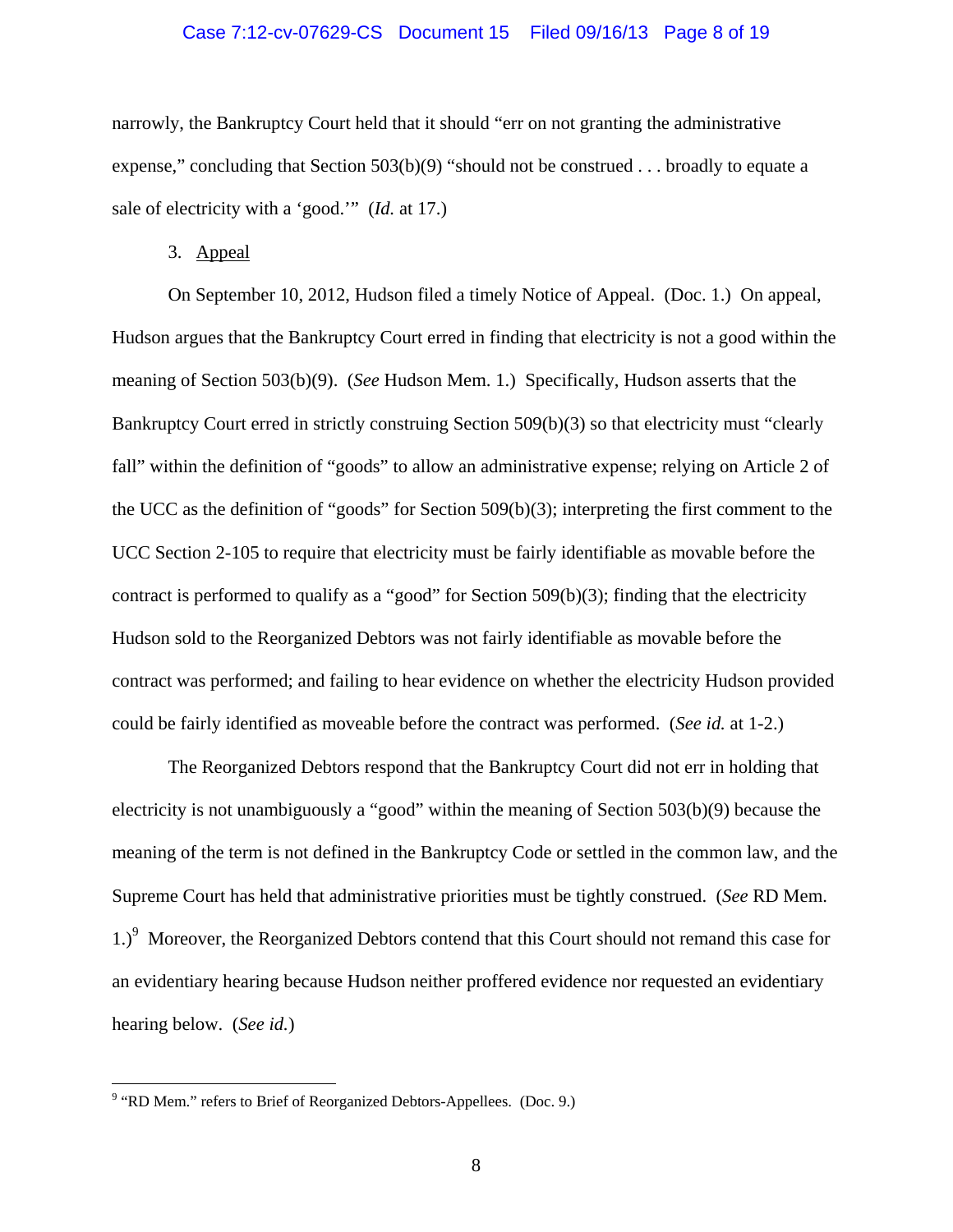### **II. DISCUSSION**

### *A. Legal Standard*

This Court has jurisdiction pursuant to 28 U.S.C.  $\S$  158(a)(1) to hear appeals from final judgments, orders, and decrees of a bankruptcy court. A district court reviews a bankruptcy court's findings of fact for clear error and reviews its legal conclusions *de novo*. *Overbaugh v. Household Bank N.A.* (*In re Overbaugh*), 559 F.3d 125, 129 (2d Cir. 2009) (per curiam); *see* Fed. R. Bankr. P. 8013 (district court may "affirm, modify, or reverse a bankruptcy judge's judgment, order, or decree," and "[f]indings of fact, whether based on oral or documentary evidence, shall not be set aside unless clearly erroneous"). "Mixed questions of fact and law are subject to *de novo* review." *Babitt v. Vebeliunas* (*In re Vebeliunas*), 332 F.3d 85, 90 (2d Cir. 2003); *see Parmalat Capital Fin. Ltd. v. Bank of Am. Corp.* (*In re Parmalat*), 639 F.3d 572, 580 (2d Cir. 2011).

A Bankruptcy Court's determination that a payment is or is not a proper administrative expense presents a question of law. *In re Bethlehem Steel Corp.*, 479 F.3d 167, 172 (2d Cir. 2007); *see In re Grede Foundries*, 440 B.R. at 797 (whether electricity is a good under Section 503(b)(9) is a question of law). But, as the discussion below makes clear, the same result would obtain if I regarded the issue as a mixed one of law and fact, which is also reviewed *de novo*, or if I regarded the Bankruptcy Court's conclusion that electricity cannot be identified while moving (as required under the UCC definition of a "good") as a clearly erroneous factual determination. *See In re Ahead Commc'ns Sys., Inc.*, 395 B.R. 512, 517 n.7 (D. Conn. 2008) (addressing legal conclusions of Bankruptcy Court *de novo* but noting that result would be the same if reviewing for abuse of discretion because finding facts with insufficient basis amounts to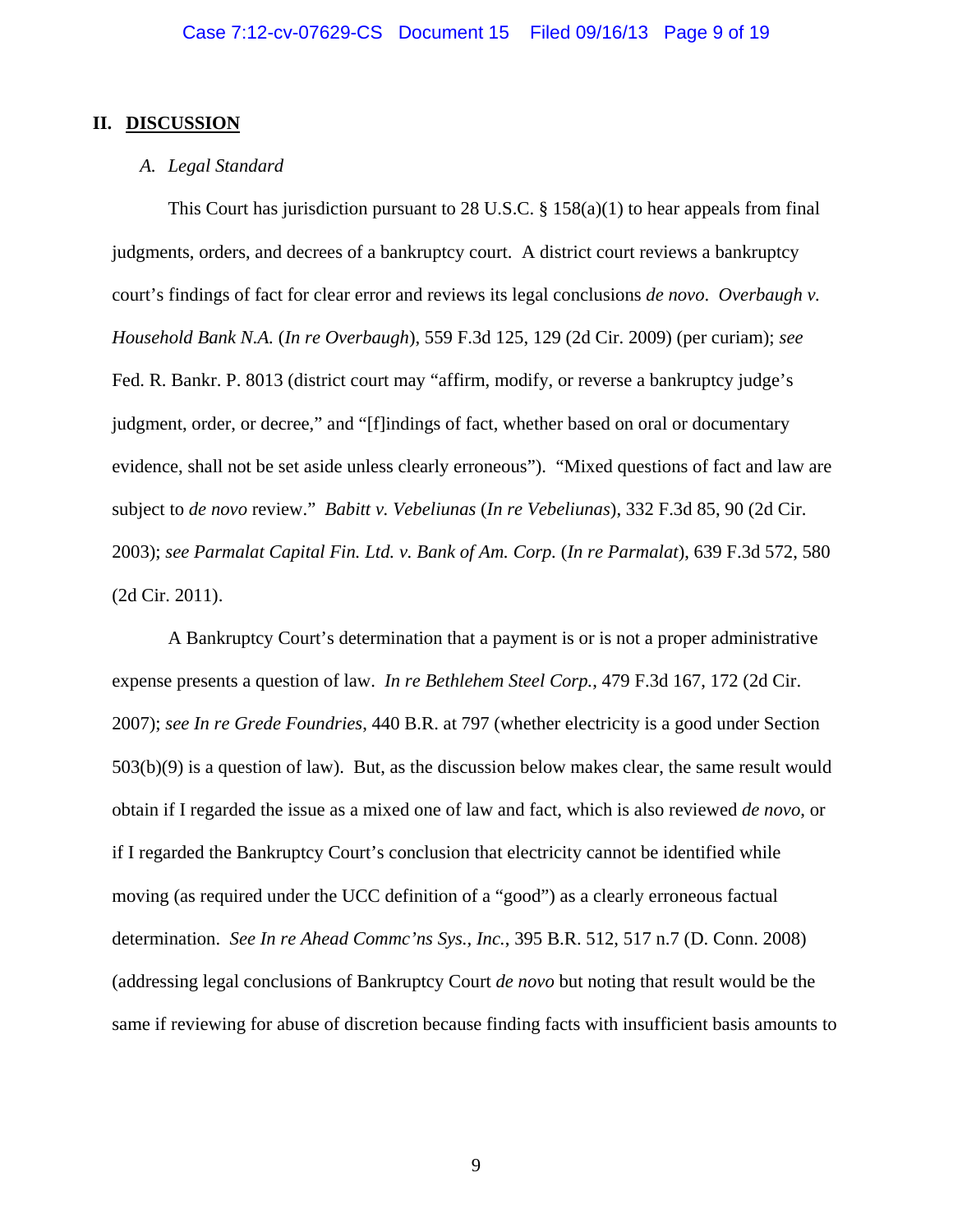### Case 7:12-cv-07629-CS Document 15 Filed 09/16/13 Page 10 of 19

clear error); *see also In re Grede Foundries*, 440 B.R. at 797 (whether electricity moving when metered is question of fact).

## *B. Applicability of UCC Section 2-105*

 $\overline{a}$ 

As a threshold matter, Hudson argues that the Bankruptcy Court erred in looking to the UCC definition of goods to interpret Section 503(b)(9), asserting that the Court should have considered the general common law definition of "goods," which Hudson proposes could be found in *Black's Law Dictionary*. 10 (*See* Hudson Mem. 13-15.) I am persuaded, however, that "it is hardly plausible that Congress expected [] judges to roll up their sleeves and set to work reinventing the proverbial wheel and divining a more amorphous 'common understanding' of the term [goods]" – given the "wide usage and acceptance of the definition of goods found in the UCC at [Section] 2-105(1)." *In re Erving Indus.*, 432 B.R. at 365 (emphasis omitted). The Bankruptcy Court – as well as the numerous other courts that have reached the same conclusion on this issue – did not err in holding that UCC Section 2-105(1) should provide the definition of "goods" for the purpose of interpreting Section 503(b)(9). *See In re Grede Foundries*, 440 B.R. at 797 ("Every bankruptcy court to consider the issue, including the court below, has applied the Uniform Commercial Code definition of goods, found in UCC [Section] 2-105."); *In re Erving Indus.*, 432 B.R. at 365 ("[T]his Court concludes (as have most, if not all, courts addressing the issue), that the meaning of goods under [Section] 503(b)(9) is primarily informed by the meaning of goods under Article 2 of the UCC.") (emphasis omitted); *In re Circuit City Stores*, 416 B.R. at 537 ("[T]he Court will adopt the UCC definition of 'goods' as the federal definition of goods for the purpose of interpreting [Section] 503(b)(9) of the Bankruptcy Code. This ruling is consistent with the approach that has been taken by a number of other bankruptcy courts faced with the

<sup>&</sup>lt;sup>10</sup> *Black's Law Dictionary* defines "goods" as "[t]angible or movable personal property other than money; esp[ecially], articles of trade or items of merchandise" and "[t]hings that have value, whether tangible or not." *Black's Law Dictionary* 714 (8th ed. 2004).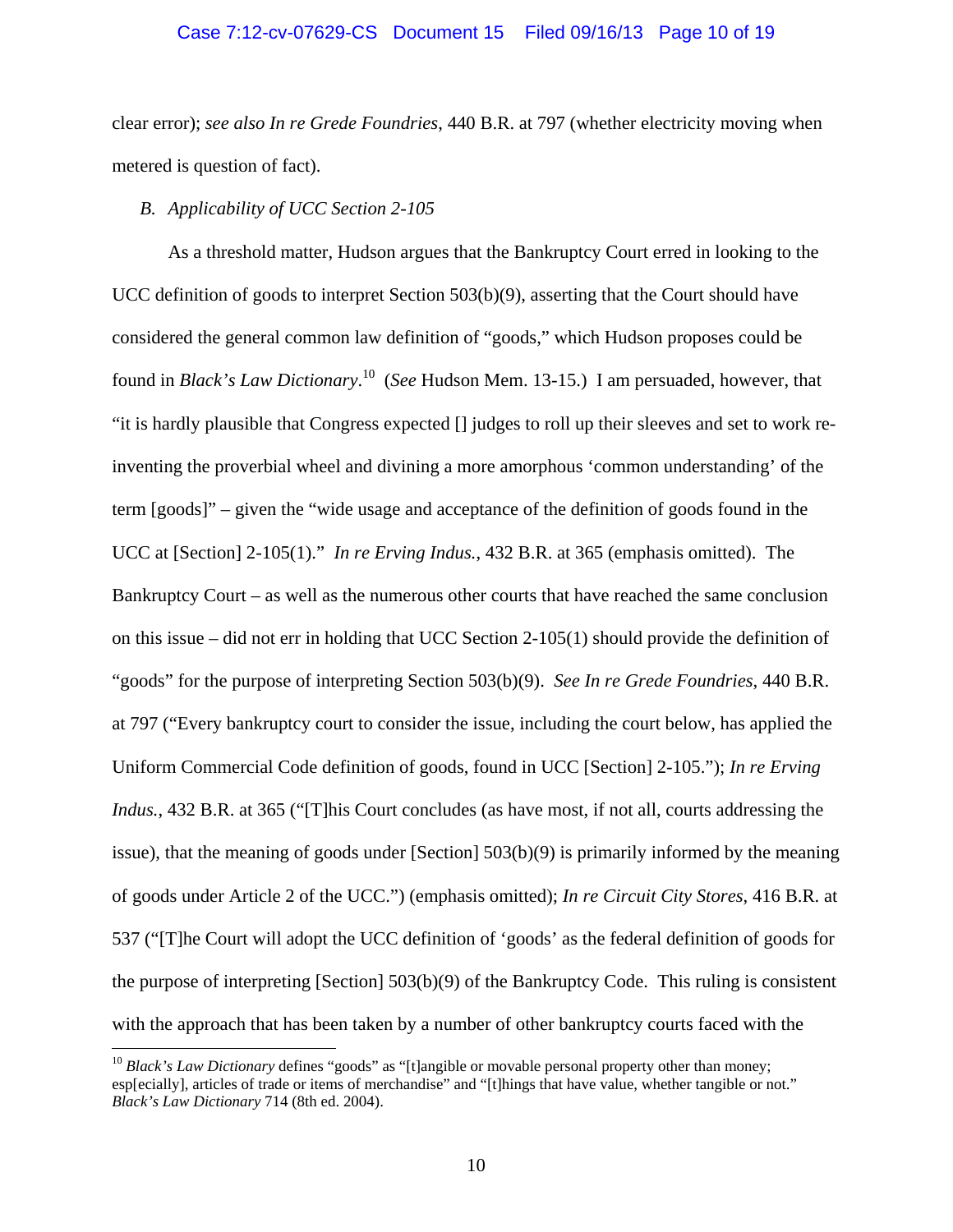# Case 7:12-cv-07629-CS Document 15 Filed 09/16/13 Page 11 of 19

same question of interpreting the meaning of 'goods' under [Section] 503(b)(9)."); *In re Pilgrim's Pride Corp.*, 421 B.R. at 237 ("The court concludes that the appropriate definition of goods for the purpose of Code [Section] 503(b)(9) is that found in the 'model' UCC."); *In re Goody's Family Clothing*, 401 B.R. at 134 ("Use of the UCC Article 2's definition of 'goods' in interpreting [S]ection 503(b)(9) is suggested in a leading treatise and has been adopted by bankruptcy courts examining this issue. Given the near unanimous nationwide adoption of Article 2 of the UCC, the Court concludes that the term 'goods' in [S]ection 503(b)(9) conforms with the meaning given in U.C.C. [Section] 2-105(1).") (footnotes omitted).

## *C. Factual Findings*

In denying Hudson's Section 503(b)(9) claim, the Bankruptcy Court first found that electricity did not fall within either potential UCC definition of goods – either a thing "which [is] movable at the time of identification to the contract" or "an identified bulk of fungible goods." UCC §§ 2-105(1), (4). Specifically, the Bankruptcy Court found that electricity is not "actually movable at the time of identification" because it "disappears into use at th[e] moment" it reaches the meter. (MBR 14.) Nor was it an identified bulk of fungible goods because it is "simply a stream of electrical energy . . . identified . . . at the point of delivery." (*Id.*)

Hudson asserts that these conclusions of the Bankruptcy Court are factually inaccurate. With respect to electricity's movability at the time it is identified to the contract, Hudson argues that it is in fact moveable at two distinct points – first, when it is purchased by Hudson and released into the grid, (*see* Hudson Mem. 7-8), and second, when it is measured as it exits the grid and passes through a meter at a customer's facility, (*see id.* at 10-11). With respect to the former, it argues that it made wholesale purchases from electricity generators (power plants) that were specifically identifiable to its contract with the Reorganized Debtors. (*See id.* at 7-8;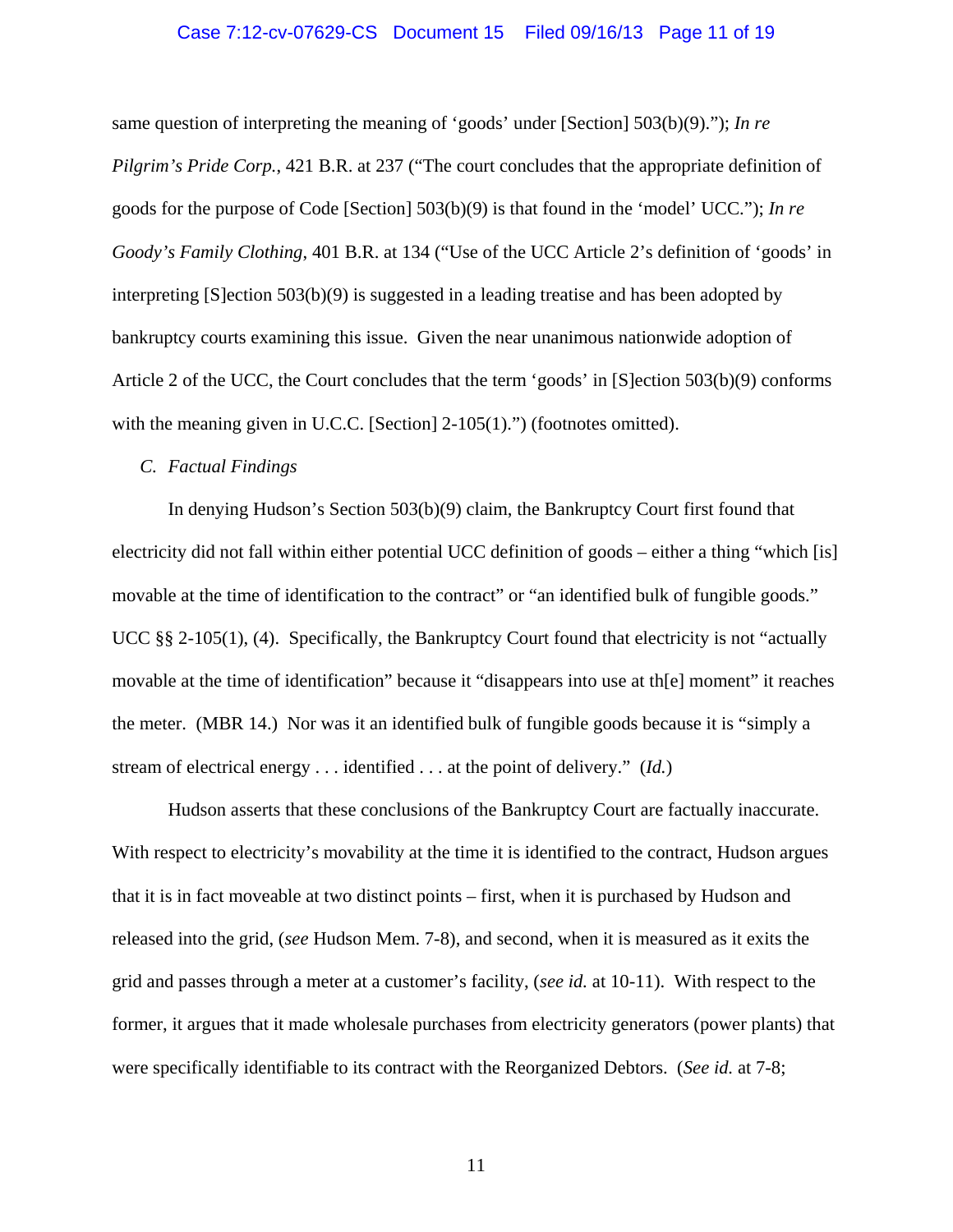Hudson Reply Mem. at  $7-8$ .)<sup>11</sup> With respect to the latter, Hudson argues that it is incorrect to say, as the Bankruptcy Court did, that electricity disappears into use at the moment it reaches the meter; rather, electricity is actually used at the "precise moment . . . that [it] passes into the device that it will power," although the temporal difference between the two is usually imperceptible. (Hudson Mem. 10.) Batteries, which store electricity for later consumption, can delay the time between metering and use, thus illustrating that electricity is still movable after it passes through the meter. (*See id.* at 11.) Hudson further contends that electricity also qualifies as an identified bulk of fungible goods, just like oil in a pipeline or grain in an elevator, because any unit<sup>12</sup> of electricity is the same as any other unit, and the electricity that Hudson purchases for a customer exists as an undivided share among an identified bulk of goods – that is, all of the electricity in the power grid. (*See id.* at 8-10.) Finally, Hudson asserts that it was error for the Bankruptcy Court to make factual conclusions about electricity's nature without an evidentiary hearing.13 (*See* Hudson Mem. 24-25.)

<sup>&</sup>lt;sup>11</sup> "Hudson Reply Mem." refers to the Reply Brief of Appellants Hudson Energy Services, [L.L.C.]. (Doc. 10.)

 $12$  Electricity may be measured in, among other units, kilowatt or megawatt hours. The Reorganized Debtors argue that this is equivalent to charging by the hour, which is inconsistent with the sale of goods, (*see* RD Mem. 16), but this assertion is incorrect. Kilowatt or megawatt hours measure the amount of electricity actually consumed by a user, (*see* Hudson Reply Mem. 6; *see also* MBR 13 (noting that electricity can also be measured by British thermal units, a unit with no time component)), by "integrate[ing] demand and duration," *In re Erving Indus.*, 432 B.R. at 363 n.13 (internal quotation marks omitted). "[T]he use of a time element in measuring electricity consumption" is not inconsistent with a sale of goods but rather a way to charge consumers for their actual consumption of electricity. *Id.*

 $<sup>13</sup>$  Hudson did not present evidence at the August 24, 2012 oral argument but proffered that it could present evidence</sup> about its business model in response to queries from the Bankruptcy Court. (Bankr. Doc. 3999, at 16 (offering to present evidence on its relationship with Consolidated Edison); 47 (noting that Hudson has "not waived the right to present evidence" but could provide information "if the Court has issues on delivery points, specific points"); 50 ("[O]ur evidence would show, . . . that the way the Massachusetts system [in *Erving*] works is identical to [Hudson's] system.").) Hudson's briefs before the Bankruptcy Court also reserved its right to present sworn testimony at any evidentiary hearing or conduct formal discovery on factual matters disputed by the Reorganized Debtors. (*See* Memorandum of Law in Support of Motion of Hudson Energy Services, L.L.C. for Allowance of Administrative Claim Pursuant to 11 U.S.C. § 503(b)(9) ("Hudson Bankr. Mem."), (Bankr. Doc. 3728-3), at 1-2; Hudson Bankr. Reply Mem. 1-2, 5 n.1.)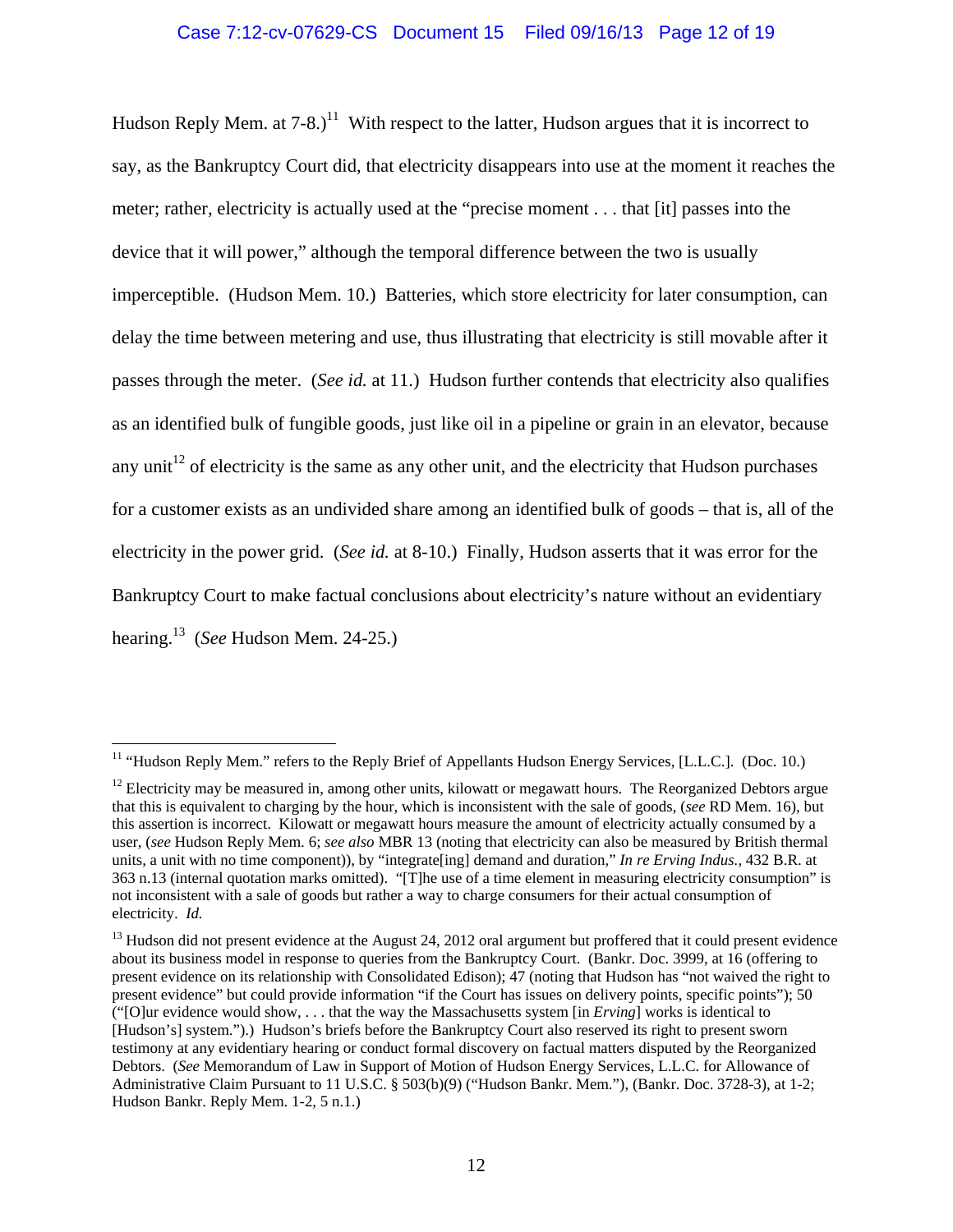# Case 7:12-cv-07629-CS Document 15 Filed 09/16/13 Page 13 of 19

In response, the Reorganized Debtors argue that Hudson's assertions have no merit.

First, with respect to whether electricity is movable at the time of identification to the contract, the Reorganized Debtors contend that it is irrelevant if electricity is identifiable when it enters the power grid because Hudson makes no argument, nor could it, that the electricity it sold to them was identified to a contract for sale at the moment it entered the grid. (*See* RD Mem. 12- 13.) Moreover, they assert that "once electricity has been 'identified' to a contract for sale by measurement at the meter, it has already been consumed by the end user" and ceases to be movable because it is "impossible for the consumer to return electricity to the provider after it has passed the meter point." (*Id.* (quoting *In re Pilgrim's Pride Corp.*, 421 B.R. at 239 (alterations omitted).) They further argue that the *de minimis* amount of electricity that could be stored in laptop and cell phone batteries does not undermine the Bankruptcy Court's conclusion that electricity is not movable at the time of identification to the contract. (*See id.* at 13 n.5.)<sup>14</sup> Regarding Hudson's argument that electricity also satisfies the UCC's definition of an identified bulk of fungible goods, the Reorganized Debtors assert that is unreasonable to consider the entire

<sup>&</sup>lt;sup>14</sup> The Reorganized Debtors also argue that Hudson conceded at oral argument that its customers lacked the batteries necessary to store electricity in significant amounts. (RD Mem. 13 n.5.) That Hudson agreed that the Reorganized Debtors do not actually have the capacity to stockpile electricity, however, is irrelevant to the question of whether electricity itself fits within one of the UCC's definitions of "goods." Moreover, although the Bankruptcy Court agreed that the inability to stockpile electricity highlights that it is only identified "at the very moment of delivery because it is then used," the application of stockpiling rationale from Section 546 (authorizing sellers to reclaim goods) to Section 503(b)(9) has been persuasively rejected by other courts. *See In re Plastech Engineered Prods., Inc.*, 397 B.R. 828, 838 (Bankr. E.D. Mich. 2008) ("[T]here is no basis to import a requirement that the goods be reclaimable . . . [even though] Congress added [Section] 503(b)(9) to the Bankruptcy Code as part of [Section] 1227 of BAPCPA, entitled 'Reclamation.' . . . However, there is nothing in [Section] 503(b)(9) that requires a claimant to also be entitled to a reclamation right under [Section] 546. Section 546 does not limit or control in any way the rights that claimant has under [Section] 503(b)(9)."); *accord In re Erving Indus.*, 432 B.R. at 372-73 ("The Debtor posits an additional reason why electricity should not be considered a good under [Section] 503(b)(9) – namely, that the meaning of goods under [Section] 503(b)(9) should be interpreted in relation to the reclamation provisions under [Section] 546(c) and properly includes only goods that are capable of being 'stockpiled' by debtors and reclaimed by creditors.  $\dots$  The reference in [Section] 546(c)(2) to a reclaiming creditor's ability to assert a priority claim under [Section] 503(b)(9) does not limit the right of other creditors – those who sell goods not easily susceptible to reclamation – to assert priority claims under [Section] 503(b)(9). And the placement of both [Sections] 503(b)(9) and 546(c) in the 'Reclamation' section of the enacting public law does not persuade the Court that Congress had the type of limiting intent the Debtor would ascribe; the sheer placement of sections of the public law cannot trump the plain language of the Bankruptcy Code.") (emphasis omitted) (footnote omitted).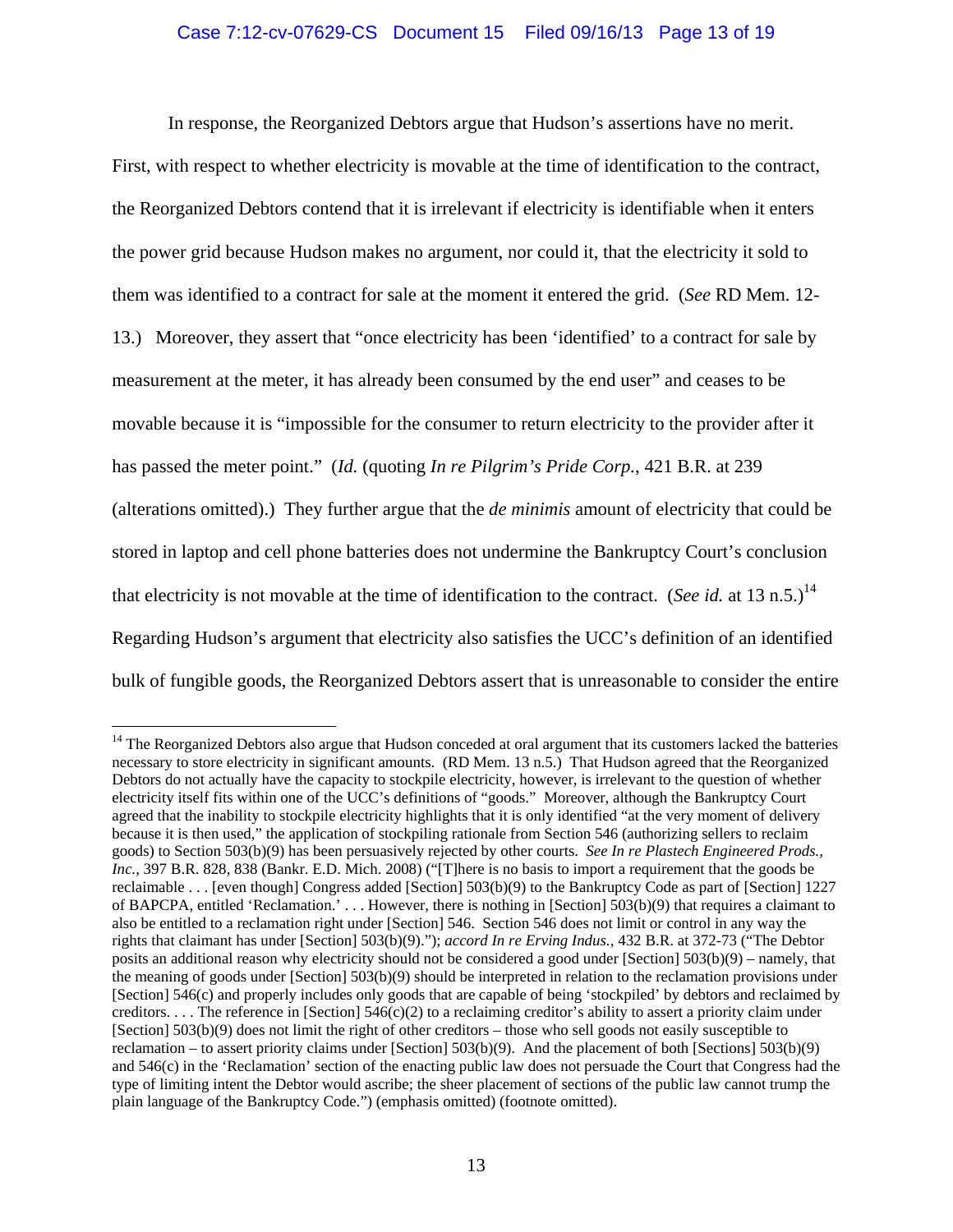# Case 7:12-cv-07629-CS Document 15 Filed 09/16/13 Page 14 of 19

power grid as a "bulk" of goods, particularly where electricity in the grid is continually generated, transmitted, and consumed and not a "stable" source of electricity capable of identification. (*See id.* at 14.) Finally, the Reorganized Debtors contend that an evidentiary hearing is unnecessary for several reasons: the Bankruptcy Court did not rely on its conclusions about the nature of electricity in denying Hudson's Motion; Hudson did not request an evidentiary hearing or make an offer of proof below;<sup>15</sup> and whether electricity is a good under Section 503(b)(9) is a question of law that can be resolved without taking evidence. (*See id.* at 23-24.)

The Bankruptcy Court concluded that electricity was neither movable at the time of identification to the contract nor an identified bulk of fungible goods based on the parties' written submissions<sup>16</sup> and oral arguments. Hudson argues here that it was error for the Bankruptcy Court to make its ruling based on factual assumptions about the delivery of electricity without giving Hudson the opportunity to disprove them. (*See* Hudson Mem. 5, 24- 25). Because the factual record on which the Bankruptcy Court relied in making determinations about the nature of electricity consisted only of counsel's assertions – which were not

<sup>&</sup>lt;sup>15</sup> This contention is without merit. First, Local Bankruptcy Rule 9014-2(a) provides that "[t]he first scheduled hearing in a contested matter will not be an evidentiary hearing at which witnesses may testify, unless . . . the Court gives prior notice to the parties that such hearing will be an evidentiary hearing." Thus, the Local Rule vests only the Bankruptcy Court with the authority to convert the first hearing into an evidentiary one, and Hudson is entitled to rely on these rules. Moreover, Hudson preserved its right to present evidence. (*See* note 13, *supra*.)

Further, the cases the Reorganized Debtors cite to support their contention that Hudson should have proffered evidence regarding whether electricity fits within the UCC's definition of goods are inapposite, (RD Mem. 23-24 (citing *Henry v. Wyeth Pharm., Inc.*, 616 F.3d 134, 151-52 (2d Cir. 2010) (affirming exclusion of testimony under Federal Rules of Evidence and noting that offer of proof required where significance of excluded evidence is not sufficiently obvious), *cert. denied*, 131 S. Ct. 1602 (2011); *Int'l Minerals & Res., S.A. v. Boma Res., Inc.*, 5 F. App'x 5, 9 (2d Cir. 2001) (summary order) (excluded evidence of party's recovery in separate action not preserved for appeal because no specific offer of proof at trial))), and an offer of proof was particularly unnecessary here in the absence of any reason to believe that the first proceeding would be an evidentiary hearing.

<sup>&</sup>lt;sup>16</sup> Hudson's motion papers outline the deregulation of the New York electricity market and its business model as a non-utility supplier of electricity, as well as briefly summarize its arguments about electricity's tangibility, movability, and status as a commodity. (Hudson Bankr. Mem. ¶¶ 1, 8-15, 27-30, 33, 36, 64.) The Reorganized Debtors' brief discusses Hudson's business model and the applicability of the UCC definition of "goods" to electricity. (RD Bankr. Obj. ¶¶ 6-7, 31-32.)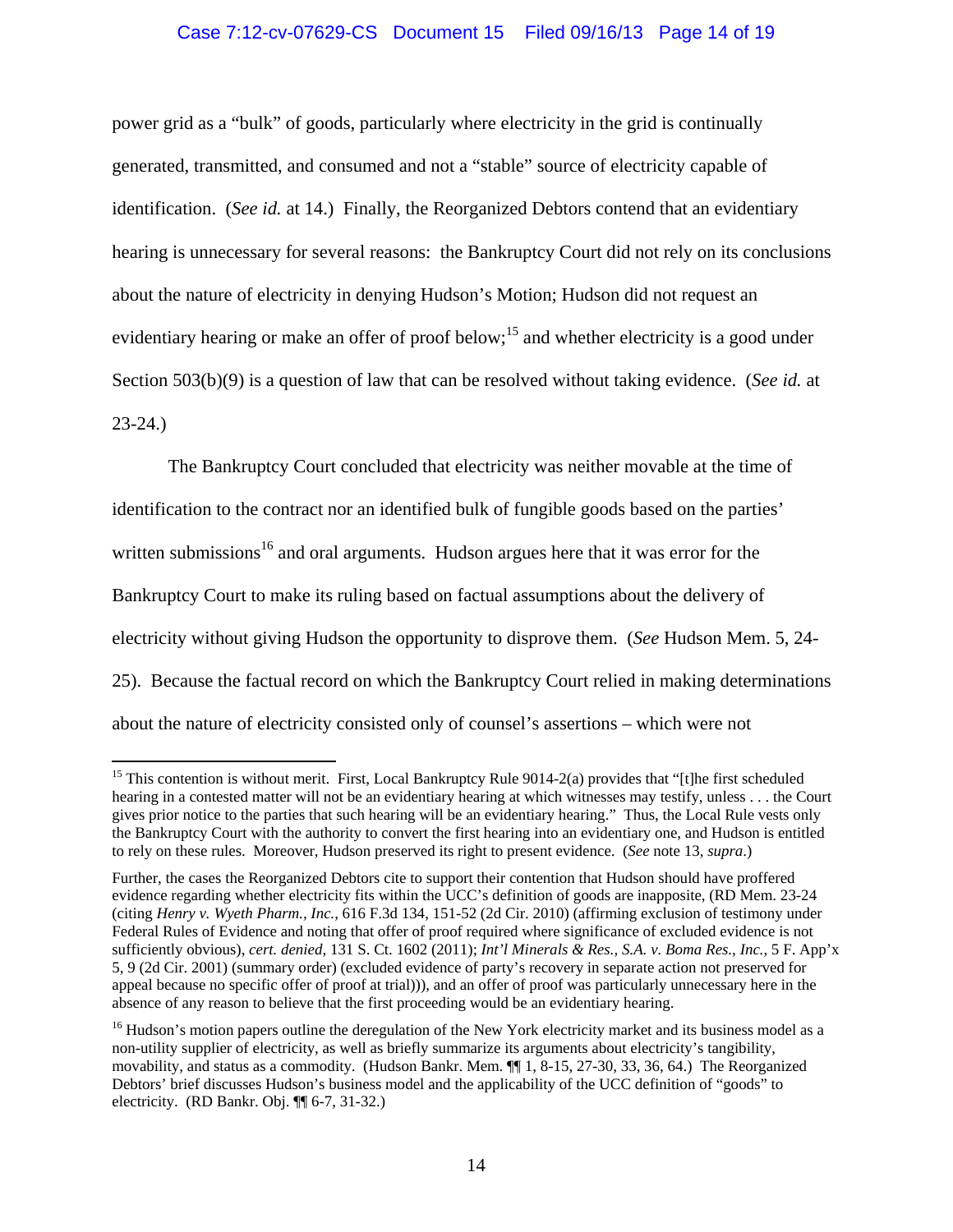# Case 7:12-cv-07629-CS Document 15 Filed 09/16/13 Page 15 of 19

corroborated by sworn testimony or evidence and were disputed – its conclusions that electricity "disappears into use at th[e] moment" it reaches the meter and is "simply a stream of electrical energy . . . identified . . . at the point of delivery," (MBR 14), are insufficient for me to agree upon *de novo* or clearly erroneous review, *see Ametex Fabrics, Inc. v. Just In Materials, Inc.*, 140 F.3d 101, 110 (2d Cir. 1998) (clear error where insufficient record basis for conclusion); *In re Milford Conn. Assocs., L.P.*, 404 B.R. 699, 706 (D. Conn. 2009) (abuse of discretion when decision based on clearly erroneous *or* insufficient factual finding); *cf. O'Rourke v. United States*, 587 F.3d 537, 540 (2d Cir. 2009) (per curiam) ("Findings of fact are not clearly erroneous if the bankruptcy court's account of the evidence is plausible in light of the record viewed in its entirety.") (alterations and internal quotation marks omitted). I simply need to know more about the delivery of electricity in this case to determine whether the electricity supplied by Hudson meets the UCC definition of goods either at the generator's meter, at the customer's, or within the grid. Thus, I vacate the Bankruptcy Court's denial of Hudson's Section 503(b)(9) claim and remand to the Bankruptcy Court to conduct an evidentiary hearing.

I note that the Reorganized Debtors argue that an evidentiary hearing is unnecessary because the nature of electricity is a constant, or legislative fact – an "established truth[], fact[] or pronouncement[] that do[es] not change from case to case." *United States v. Hernandez-Fundora*, 58 F.3d 802, 812 (2d Cir.), *cert. denied*, 115 S. Ct. 2288 (1995). I disagree, for several reasons. First, if – as Hudson argues and as the *Erving* case held – electricity passes through the meter at the customer's location and is at that moment identified and thereafter consumed, it seems to me that it would meet the UCC's definition of a good, for the reasons set forth by the *Erving* Court. *See In re Erving Indus.*, 432 B.R. at 369-71.<sup>17</sup> The record below does not allow

<sup>&</sup>lt;sup>17</sup> Although both the parties and the Bankruptcy Court recognized that the claimants in *Erving* and Hudson have nearly identical business models, (*see* RD Bankr. Obj. ¶ 34; MBR 13; Bankr. Doc. 3999, at 50), the Bankruptcy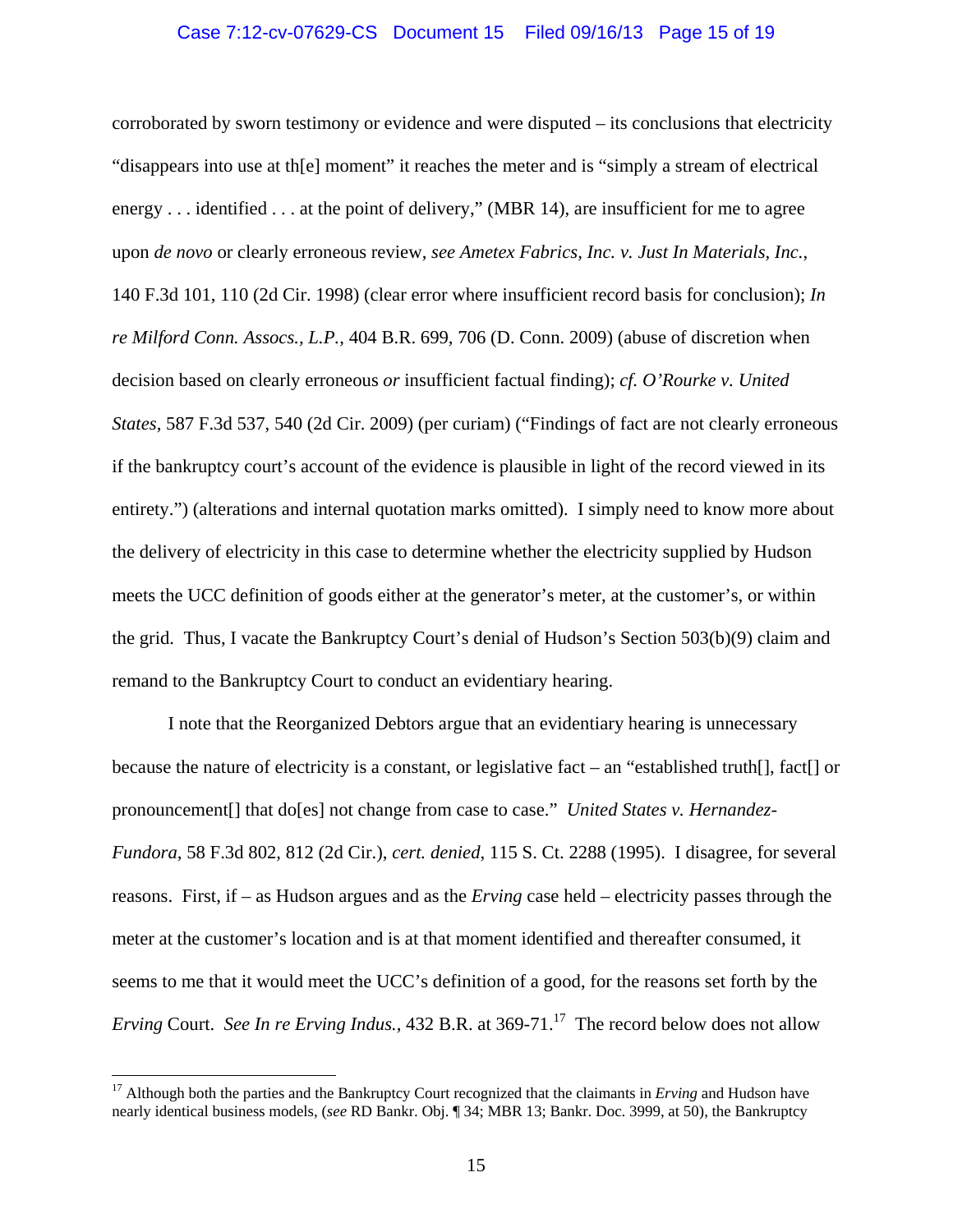## Case 7:12-cv-07629-CS Document 15 Filed 09/16/13 Page 16 of 19

me to conclude that electricity works that way, but it also does not allow me to conclude that it does not. Thus, further factual development is necessary.

Second, while the physics of electricity may be constant, the instant case demonstrates that the economic or business arrangements for its delivery are not. Electricity can be provided by integrated utilities that generate, sell, deliver and service, or by entities like Hudson, which in today's deregulated market makes money simply by buying electricity from generators at a lower price than that at which it sells to customers but is otherwise "hands-off," or by entities that are somewhere in between. Each may have different arrangements with others in the supply chain from generator to consumer. If Hudson's theory that electricity is always identified at the customer's meter does not hold up, individualized assessment of these arrangements may be necessary to determine whether the electricity sold in a given case is a "good."<sup>18</sup> For example, it may be that Hudson can prove that as a factual matter the electricity it supplied was identified to

Court reached the opposite conclusion as the *Erving* Court as to electricity's movability on substantially similar facts. The Reorganized Debtors' attempts to distinguish *Erving* are unpersuasive. (*See* RD Mem. 19-20.) That the claimant and debtor in *Erving* used different contractual language than Hudson used here does not alter the nature of the electricity provided to the debtor there or the ultimate question of whether electricity can satisfy the UCC definition of "goods." Moreover, the assertion that the "purchase" and "sale" language in a contract between the claimant and the debtor thus limits *Erving* to its facts is vastly overstated. (*See id.* at 19.) The *Erving* Court cited the contract language only as "further support[]" for the conclusion that the claimant was not providing services to the debtor, and the Section 503(b)(9) claim arose "solely from the sale of electricity." *In re Erving Indus.*, 432 B.R. at 364. The Reorganized Debtors' final argument that *Erving*'s findings on the nature of electricity show that electricity is more akin to a service than a good, *see id.* at 367 (electricity created by "applying a force to push electrons out of their orbits and cause them to 'flow' from atom to atom"), is equally overstated. The *Erving* Court began its analysis of whether electricity satisfied the UCC definition of "goods" with a primer on electricity – at which point it explained how power plants create electricity (by pushing electrons out of their orbits) – before it ultimately found that because "electricity is movable at the time it is identified to the contract, electricity constitutes a good within the meaning of the UCC and [Section] 503(b)(9)," *id.* at 370. And even if the Reorganized Debtors are correct that electricity also has a service component, it would not dispose of Hudson's claim entirely because Hudson would still be entitled to the value of any "goods" sold. *See In re Pilgrim's Pride Corp.*, 421 B.R. at 237 & n.7 ("Congress, in [S]ection 503(b)(9), did not provide any basis for excluding from the section's scope goods delivered pursuant to a contract the primary thrust of which is provision of services. . . . To the extent that a claim, even if minimally, arises from delivery of goods, however, the claimant is entitled to administrative priority treatment."); *In re Plastech*, 397 B.R. at 837 ("The only relevant determination under [Section] 503(b)(9) is the value of the 'goods' that were delivered, irrespective of whether the contract also called for the delivery and sale of services.")

 $18$  I recognize that the possibility of individualized fact-finding – regarding the nature of the claimant's business, how it physically provides the electricity, its arrangements with generators, etc. – is less desirable than a bright-line rule that electricity always or never is a "good." But individualized analysis may be what the statute requires.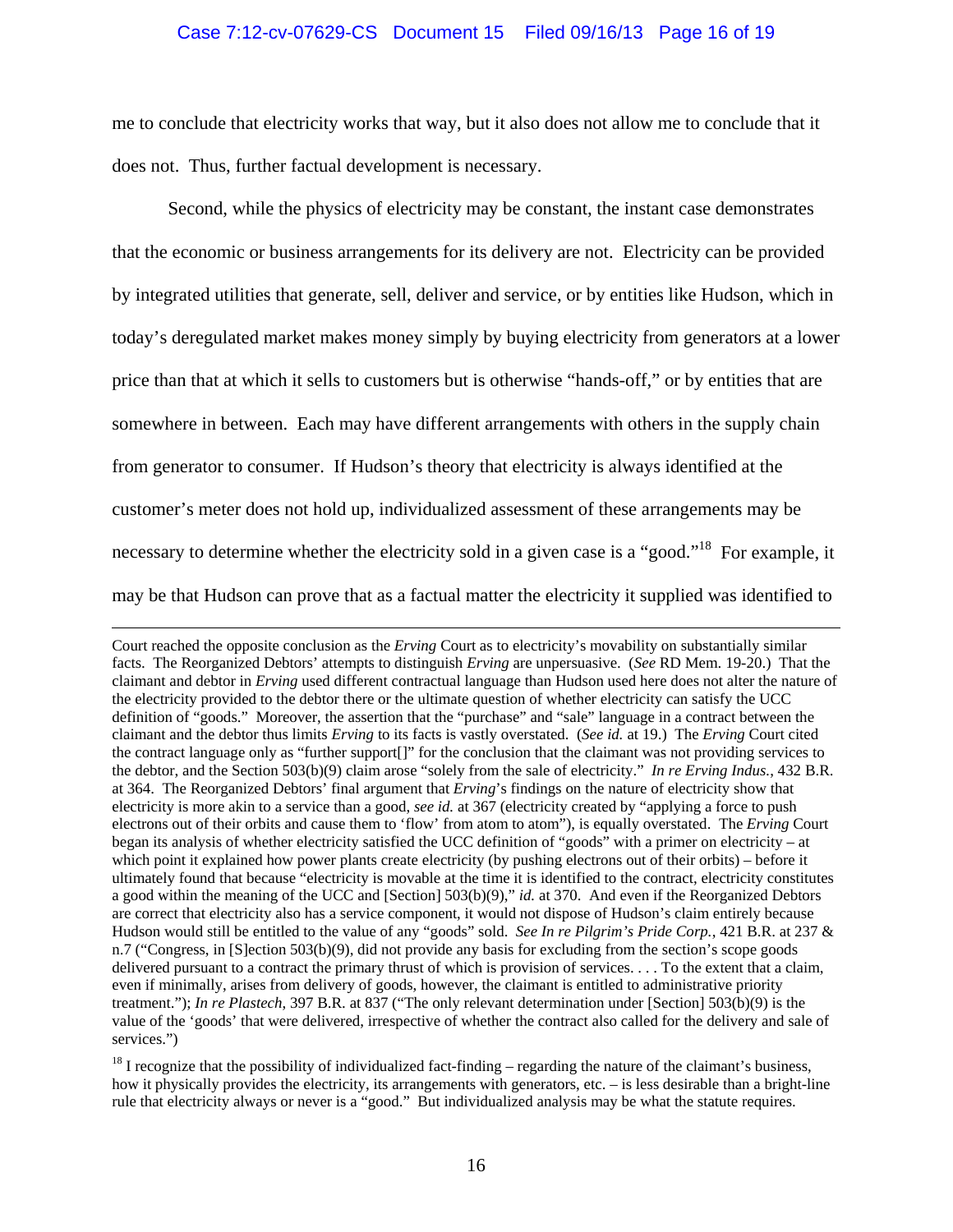# Case 7:12-cv-07629-CS Document 15 Filed 09/16/13 Page 17 of 19

its contract with the Reorganized Debtors' predecessor when it passed through the generator's meter and entered the grid. Accordingly, if after receiving evidence regarding Hudson's theory that electricity is identified to the contract at the customer's meter, the Bankruptcy Court is unpersuaded, it should go on to consider whether the arrangements here meet the UCC definition of a good in some other fashion.

Further, that courts analyzing the issue have reached varying conclusions on varying theories indicates that the nature of electricity – at least as interpreted by the courts for purposes of Section  $503(b)(9) -$  is not an "established truth[] ... that do[es] not change from case to case," *Hernandez-Fundora*, 58 F.3d at 812, which might obviate the need for an evidentiary hearing on the matter, *compare In re Pilgrim's Pride Corp.*, 421 B.R. at 239 & n.8 (electricity not a good because "[o]nce [it] has been 'identified' by measurement at the meter, it has already been consumed by the end user;" "[i]t [would be] impossible for the consumer to return electricity to the provider after it has passed the meter point;" and "[i]t is difficult to imagine how electricity to be delivered could be identified at all before transmission to the customer"); *In re Samaritan Alliance, LLC*, 2008 WL 2520107, at \*4 (electricity not a good because "electricity provided is more properly characterized as a 'service'"), *with In re Grede Foundries*, 440 B.R. at 799-801 (affirming bankruptcy court holding that electricity a good because "an electric current is literally moving through the transmission network and continues to move until it is delivered to a customer *at the time* it is metered and consumed;" "metering satisfies the identification requirement of the UCC and the movement is sufficient to satisfy the movability requirement, even if it reaches the speed of light;" and "there is no principled distinction to be made" between electricity and natural gas or water, which are considered goods under the UCC definition) (emphasis in original) (internal quotation marks omitted); *In re S. Mont. Elec. Generation &*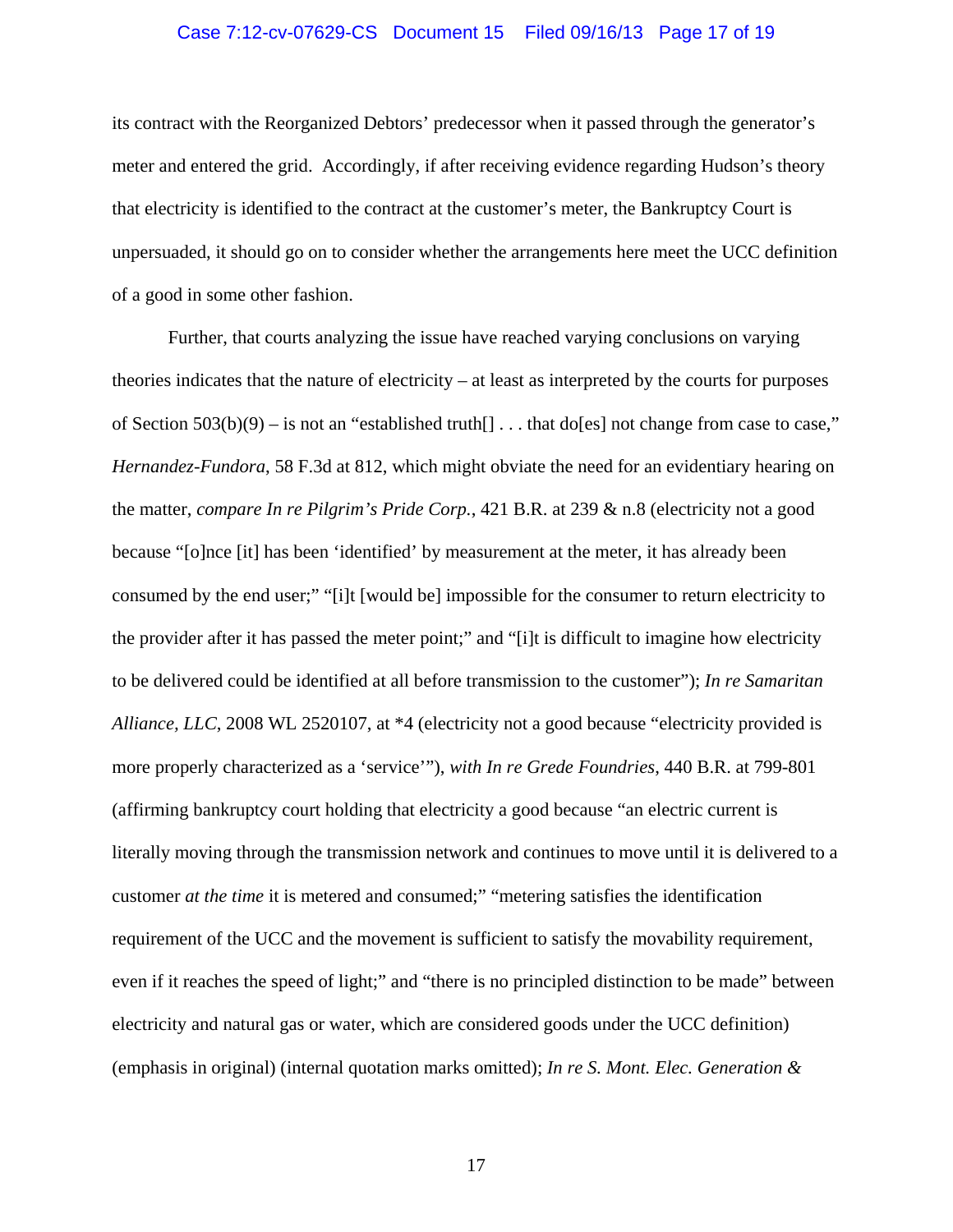### Case 7:12-cv-07629-CS Document 15 Filed 09/16/13 Page 18 of 19

*Transmission Coop., Inc.*, No. 11-BK-62031, 2013 WL 85162, at \*4-5 (Bankr. D. Mont. Jan. 8, 2013) (electricity a good for reasons stated in *In re Grede Foundries*); *In re Erving Indus.*, 432 B.R. at 370 (electricity a good because "[it] does not simply reach a customer's meter and simultaneously cease to exist" but rather "*passes through* the meter" so that "it is literally moving [at the time it is identified to the contract], and it remains movable for some period of time . . . through the customer's electrical wiring until it is ultimately put to use.") (emphasis in original). I cannot assess the accuracy of Hudson's assertions here regarding the Bankruptcy Court's purportedly factually incorrect findings given the conflicting case law and the lack of evidence in the record; whether Hudson's assertions about the nature of electricity will ultimately be borne out by the evidence must be determined through an evidentiary hearing.

Finally, the Reorganized Debtors also contend that no hearing is necessary because the Bankruptcy Court did not rely on its factual determinations about electricity in denying Hudson's Motion. (*See* RD Mem. 23.) I disagree. The Bankruptcy Court's findings about electricity – including that it is used at the moment it becomes identifiable at the customer's meter – formed the basis for its conclusion that "electricity does not fall within the UCC definition," (MBR 14), and thus the word "goods" in Section 503(b)(9) is "ambiguous when applied to electricity," (*id.* at 15). That conclusion as to ambiguity in turn caused the Bankruptcy Court to reach the legislative history, on the basis of which it determined to disallow the claim. (*See id.* at 16-17.) That the Bankruptcy Court relied on its factual findings about electricity is clear when considering the alternative. Had the Bankruptcy Court concluded instead that electricity is movable at the time of identification to the contract, or that electricity is an identified bulk of fungible goods, it would have concluded that electricity satisfied the UCC's definition of "goods," and accordingly would not have found Section 503(b)(9) ambiguous as applied to